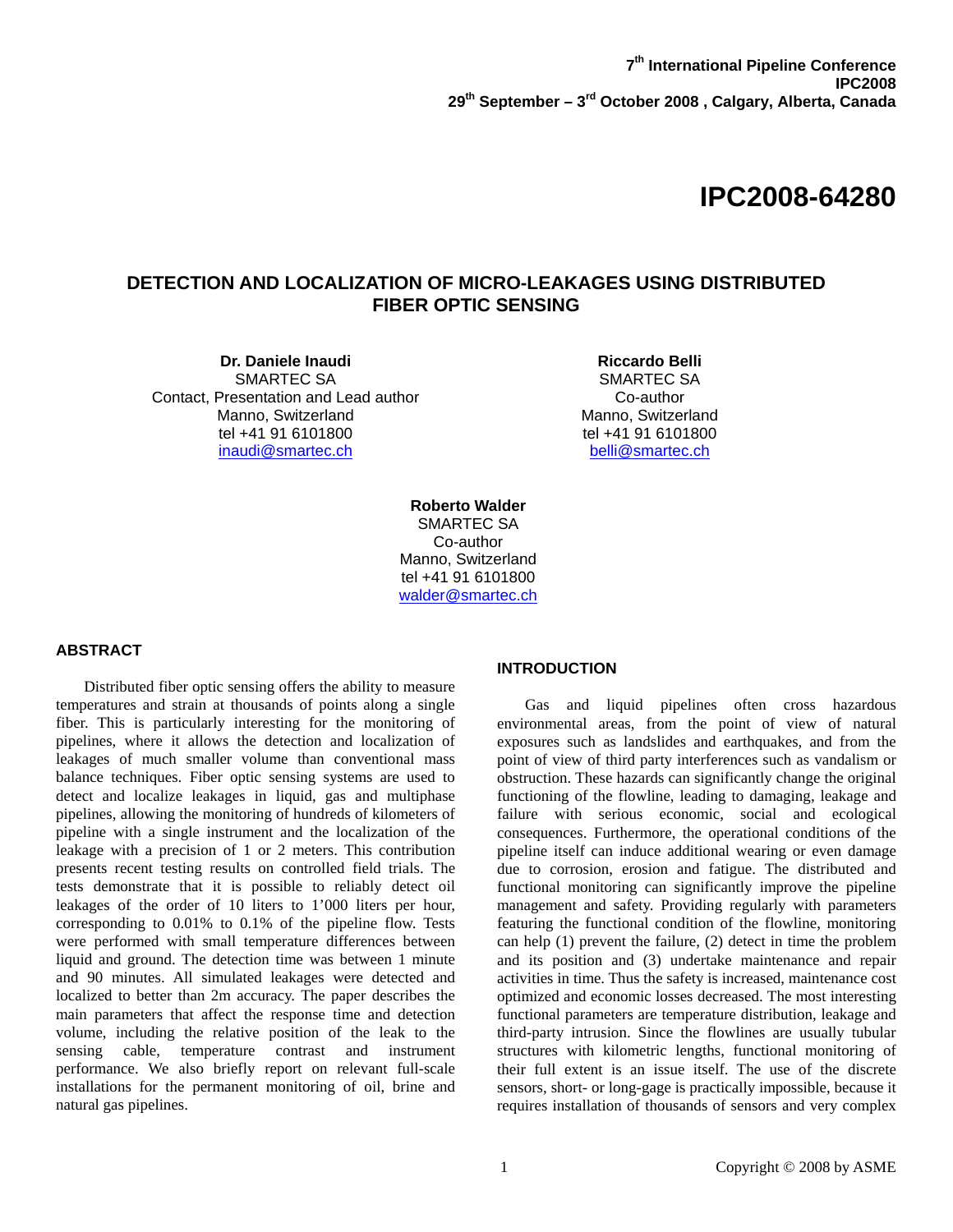cabling and data acquisition systems, raising the monitoring costs. Therefore, the applicability of the discrete sensors is rather limited to some chosen cross-sections or segments of flowline, but cannot extend to full-length monitoring. Other current monitoring methods include flow measurements at the beginning and end of the pipeline, offering an indication of the presence of a leak, but limited information on its location. Recent developments of distributed optical fiber strain and temperature sensing techniques based on Raman and Brillouin scattering provide a cost-effective tool allowing monitoring over kilometric distances. Thus, using a limited number of very long sensors it is possible to monitor structural and functional behavior of flowlines with a high measurement and spatial resolution at a reasonable cost.

Unlike electrical and point fiber optic sensors, distributed sensors [1, 2] offer the unique characteristic of being able to measure physical and chemical parameters along their whole length, allowing the measurements of thousands of points using a single transducer. The most developed technologies of distributed fiber optic sensors are based on Raman and Brillouin scattering. Both systems make use of a nonlinear interaction between the light and the silica material of which the fiber is made. If light at a known wavelength is launched into a fiber, a very small amount of it is scattered back at every point along the fiber. Besides the original wavelength (called the Rayleigh component), the scattered light contains components at wavelengths that are different from the original signal (called the Raman and Brillouin components). These shifted components contain information on the local properties of the fiber, in particular strain and temperature. Figure 1 shows the main scattered wavelengths' components for a standard optical fiber. It can be noticed that the frequency position of the Brillouin peaks is dependent on the strain and temperature conditions that were present at the location along the fiber where the scattering occurred, while the intensity of the Raman peak is temperature dependent.



**Fig.1.** Light scattering in optical fiber

When light pulses are used to interrogate the fiber, it becomes possible, using a technique similar to RADAR, to discriminate different points along the sensing fiber by the different time-of-flight of the scattered light. Combining the radar technique and the spectral analysis of the returned light one can obtain the complete profile of strain or temperature along the fiber. Typically it is possible to use a fiber with a length of up to 30 km and obtain an average strain and temperature readings over 1 meter. In this publication we would talk of a distributed sensing system with a measurement range of 30 km and a spatial resolution of 1 m.

Raman scattering is the result of a nonlinear interaction between the light traveling in a fiber and silica. When an intense light signal is shined into the fiber, two frequencyshifted components called respectively Raman Stokes and Raman anti-Stokes will appear in the backscattered spectrum. The relative intensity of these two components depends on the local temperature of the fiber. Systems based on Raman scattering typically exhibit a temperature resolution of the order of 0.1°C and a spatial resolution of 1m over a measurement range up to 8 km.

 For temperature measurements, the Brillouin sensor is a strong competitor to systems based on Raman scattering, while for strain measurements it has practically no rivals. Brillouin scattering is the result of the interaction between optical and sound waves in optical fibers. Thermally excited acoustic waves (phonons) produce a periodic modulation of the refractive index. Brillouin scattering occurs when light propagating in the fiber is diffracted backward by this moving grating, giving rise to a frequency-shifted component by a phenomenon similar to the Doppler shift. The most interesting aspect of Brillouin scattering for sensing applications resides in the temperature and strain dependence of the Brillouin shift. This is the result of the change the acoustic velocity according to variation in the silica density. Systems based on Brillouin scattering systems offer a temperature resolution of 0.1°C, a strain resolution of 20 με and a measurement range of 30 km with a spatial resolution of 1 m [3].

### **1. PIPELINE LEAKAGE DETECTION**

The basic principle of pipeline leakage detection through the use of distributed fiber optic sensing relies on a simple concept: when a leakage occurs at a specific location along the pipeline, the temperature distribution around the pipeline changes. This change in temperature is localized both in space (a few meters around the leakage location) and in time (the onset of the leak). This makes the algorithmic detection of leaks relatively easy to implement. The origin of the temperature disturbance around the pipeline depends on the type of pipeline and its surroundings. The most typical effects are the following:

- The released liquid is warmer than the surrounding soil (typical for buried oil and liquid pipelines)
- The released gas produces a local cooling due to pressure release (typical for buried, underwater and surface gas pipelines)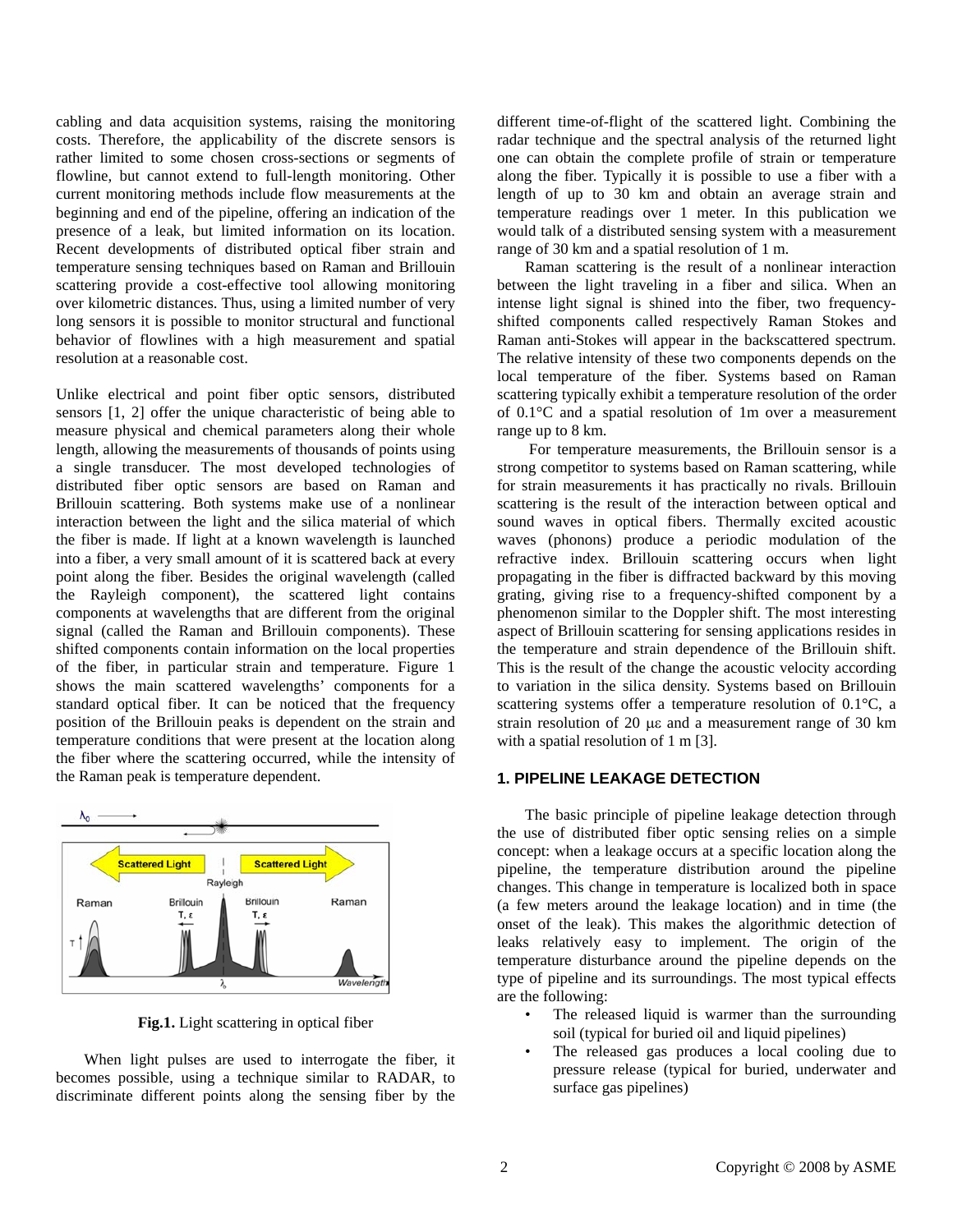- The released liquid changes the thermal properties of the soil, in particular thermal capacity, and influences the natural day/night temperature cycles.
- A warm plume is formed around the pipeline (typical for underwater oil and liquid pipelines)
- In the case of multiphase pipelines a combination of the above can occur.

The above effects influence the ideal cable placement around the pipeline.

In the case of a buried oil pipeline the best location for the sensing cable is below the pipe, but not in direct contact. At that position there is a maximum probability of collecting the released oil, independently from the leakage location. This is depicted in Figure 2.



**Fig.2.** Detection of a liquid leak through a cable placed under the pipeline.

If the pipeline is installed below the water table or underwater, the oil will have a tendency to rise and not to sink. In this case, the ideal placement is reversed.

As we have pointed out, a gas leakage produces a temperature drop at the leak location. This has the tendency to cool down the pipeline itself and its surroundings. The best position for the temperature sensing cable in such a situation is in direct contact with the pipeline surface. In this case we make use of the good thermal conduction properties of the pipeline itself to transfer the cooling from the leak to the cable. An example of such installation is depicted in Figure 3.



**Fig.3.** Detection of a gas leak through a cable placed above the pipeline. This arrangement can also be used to detect a third-party intrusion.

This arrangement can also be used to detect an intrusion attempt. When the pipe surface is exposed to the air; this also produces a local thermal change that can be detected by the same cable. In this situation, the best location is obviously above the pipeline.

# **2. QUALIFICATION TESTS**

 In the following sections we will present two qualification tests that were performed to demonstrate the ability of a distributed fiber sensor to detect oil and gas leakages, respectively.

# **2.1 OIL MICRO LEAKAGE SIMULATION**

To simulate an oil micro leakage from a buried pipeline, a test has been performed at the premises of Praoil in Italy. The optical fiber cable, containing two optical fibers, was buried in a small layer of sand at approximately 1.5 m below ground. Successively, a polyethylene pipe was placed above the cable, in a serpentine, and provided with taps allowing a controlled injection of water in the ground. Several taps were installed with varying horizontal and vertical distances in respect to the sensing cable. Each tap was also instrumented with a volume meter to asses the leak volume. The temperature of the injected water could also be adjusted to simulate different operational conditions. Figure 4 illustrates the testing setup.



**Fig.4.** Leakage detection simulation arrangement. Warm water is injected in the ground at different positions with respect to the sensing cable position. Several taps, with volume meters are used to generate controlled leaks.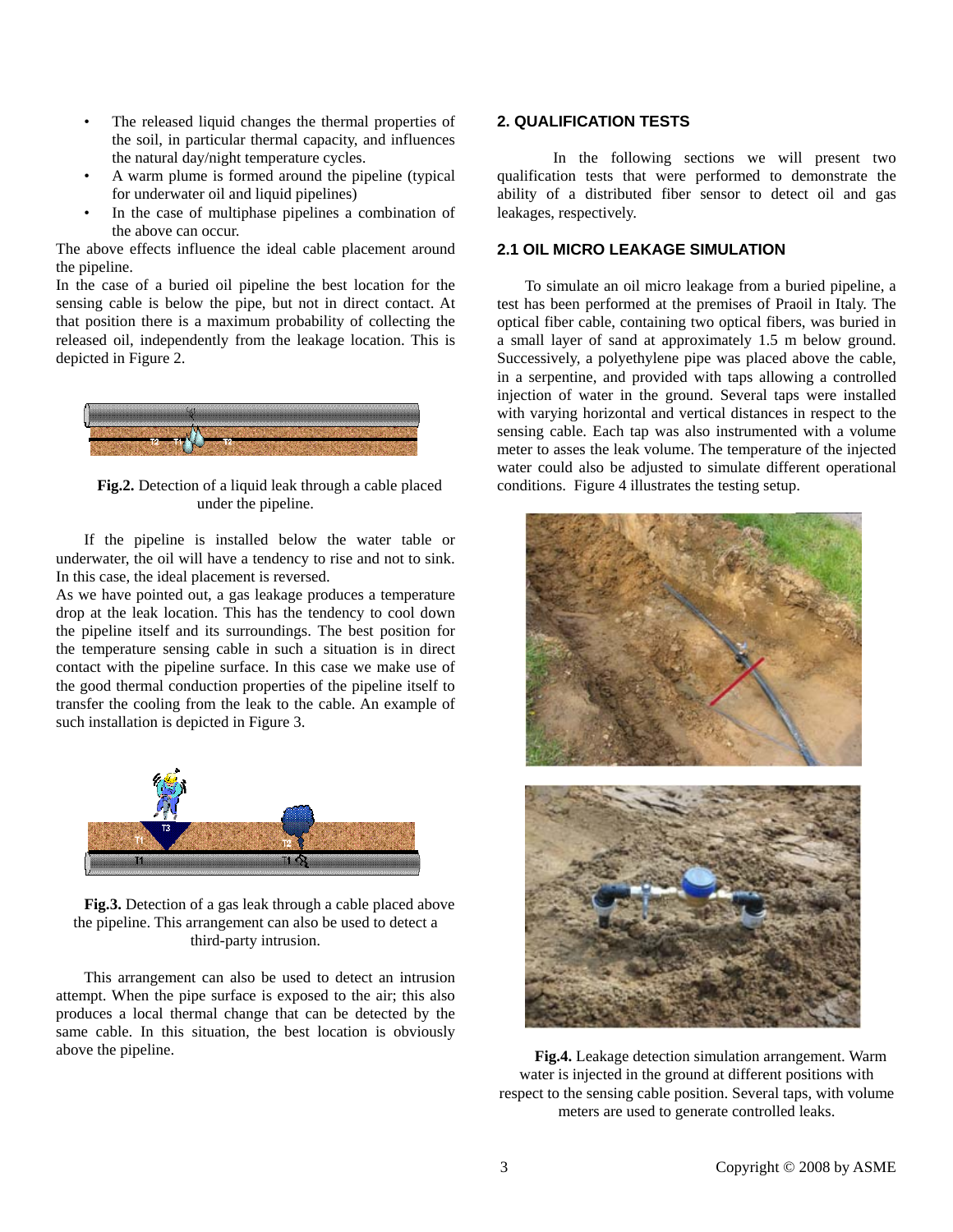In a first testing session, four micro leakages were produced in sequence at different locations. The following table summarizes the leaks.

| TIME  | TAP                    | <b>FLOW RATE</b> | <b>TOTAL LEAK</b> |
|-------|------------------------|------------------|-------------------|
|       |                        | [1/min]          | VOLUME $[m3]$     |
| 15.12 | D1 opening             | 10               | 0.08              |
| 15.20 | D1 closing             |                  |                   |
| 15.20 | D <sub>2</sub> opening | 16               | 0.40              |
| 15.45 | D <sub>2</sub> closing |                  |                   |
| 15.45 | D <sub>3</sub> opening | 14               | 0.91              |
| 16.50 | D3 closing             |                  |                   |
| 17.00 | D4 opening             | 6                | 0.06              |
| 17.10 | D4 closing             |                  |                   |

**Table 1.** Test program

The next Figure 5 shows the raw temperature data recorded during the test. Although temperature profiles were recorded every minute, for clarity, we have depicted only one measurement every 10 minutes.



**Fig.5.** Raw temperature data for the leakage test.

The initial temperature variations, from the beginning of the cable to approximately 38m corresponding to a section of the sensing cable above ground are due to different contact with the ground and sunshine conditions. From meter 38 to 117 the optical cable is buried in the ground and its temperature is much more constant, around 12°C. From meter 117 to 158 the optical cable is again in the air and than re-enters the ground coming back in the opposite direction. The interesting section for the experiment is therefore the one between 38 and 117 meters. In figure 7 it is already possible to observe a couple of temperature peaks at leakage locations, however other leaks are not easily visible and additional processing is therefore necessary.

The first step is to transform absolute information into relative information where the temperature is plotted relatively to a reference temperature profile obtained at the beginning of the test. Once this is done, we obtain the results shown in

Figure 6. All four micro leakages are now clearly visible. It has also been noticed that the first leakage was in the transition zone between buried and exposed section of the pipe and optical cable.



**Fig.6.** Relative temperature data for the leakage test. The temperature peaks from the four leakages are clearly visible.

In order to quantify the detection time and released volume we will now concentrate on a single leak and observe the associated temperature evolution. Figure 7 shows the temperature evolution at the location of leakage 3.



**Fig.7.** temperature and leaked volume evolution at leak location 3.

In this case the leakage was started at 3:40 PM. The temperature started rising at 4:20 PM and reached the preset threshold level of 0.5°C at 4:30, 50 minutes after the leakage started. During those 50 minutes a total of 0.6 cubic meters of water have been released in the ground. The maximum temperature change was of the order of 3.5°C, while the injected water had a temperature of 20°C above the ground temperature. This experiment was one of those showing a relatively slow response because of the large lateral distance between the injection point and sensing cable.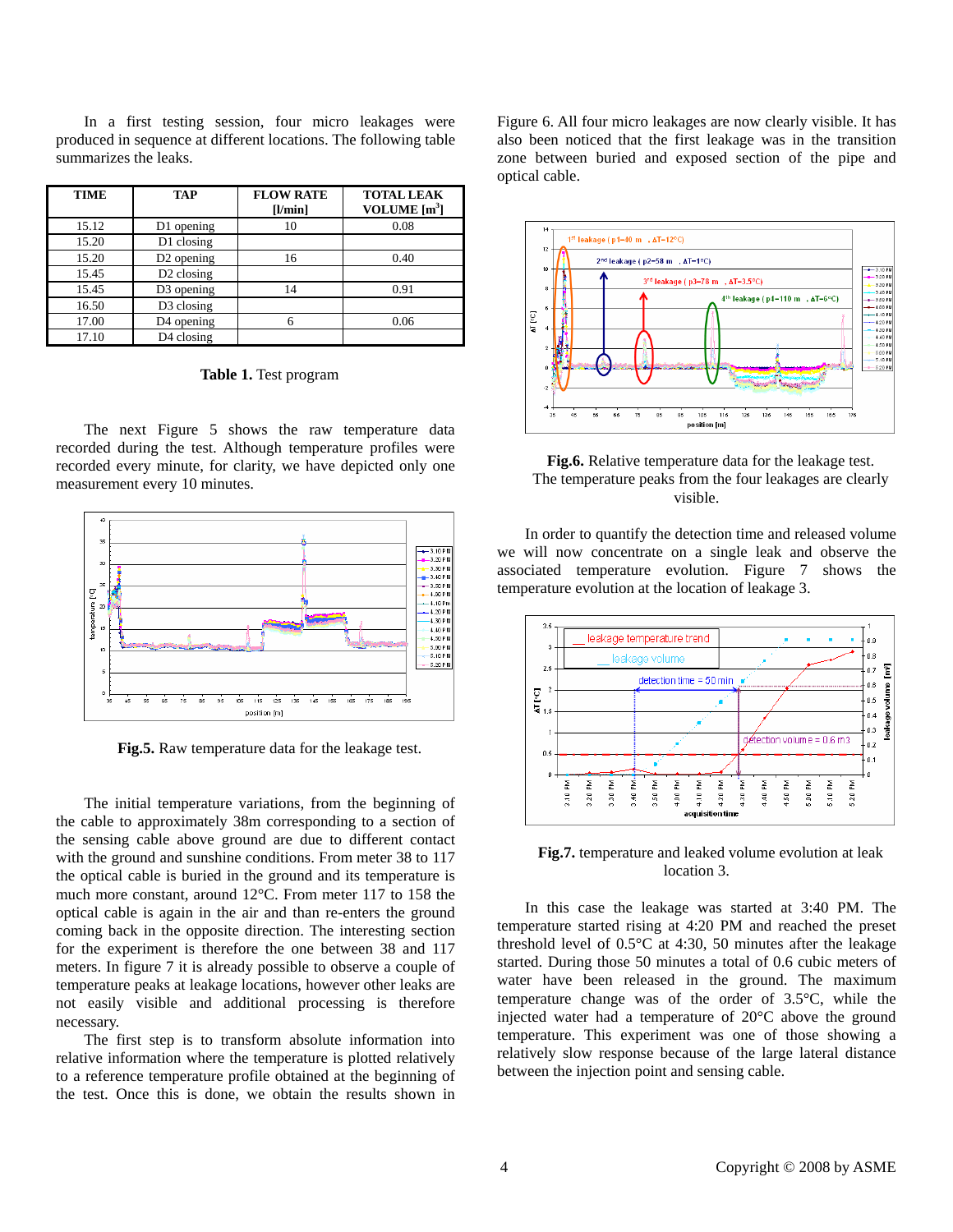In a second testing day, one micro leakage was produced at position 110 m along the pipeline. The particularity of this test was the low  $\Delta T$  of approximately 3°C between the injected water and the ground. Although these environmental conditions are unusual for oil pipeline it has been decided to perform this test to evaluate monitoring system capabilities. All the considerations that have been done for the first testing session are still valid. After acquisition and data processing we obtained the result shown in Figure 8 where the micro leakage is clearly visible.



**Fig.8.** Relative temperature data for the leakage test. The temperature peaks from the leakage is clearly visible.

In order to quantify the detection time and released volume we will now concentrate on the leak trend and observe the associated temperature evaluation. Figure 9 shows the temperature evaluation and leakage volume.



**Fig.9.** Temperature and leaked volume evolution at leak location D5,  $2<sup>nd</sup>$  test with  $\Delta T = 3^{\circ}C$ .

In this case the leakage was started at 14.52 PM, the temperature started rising at 14.57 PM and reached the preset threshold level of 0.5°C at 14.59 PM, 7 minutes after the leak started. During those 7 minutes a total of 0.078 cubic meters of water have been released in the ground. The temperature change was of the order of 2°C.

The following table resumes the results of all the performed tests, where  $\Delta T$  is the water to ground temperature difference:

| <b>TAP</b>     | <b>FLOW RATE</b><br>[1/min] | ΔT<br>$\Gamma$ <sup>o</sup> Cl | <b>DETECTION</b><br>TIME [min] | <b>LEAK</b><br><b>DETECTION</b><br><b>LACKAGE</b><br>VOLUME $[m3]$ |
|----------------|-----------------------------|--------------------------------|--------------------------------|--------------------------------------------------------------------|
| D <sub>1</sub> | 10                          | 20                             |                                | 0.005                                                              |
| D2             | 16                          | 20                             | 80                             | 0.400                                                              |
| D <sub>3</sub> | 14                          | 20                             | 50                             | 0.600                                                              |
| D4             |                             | 20                             |                                | 0.010                                                              |
| D5             |                             |                                |                                | 0.078                                                              |

#### **Table 2.** Test results

 In summary, these tests used a small diameter pipe to simulate micro leakage along a larger pipeline with a typical flow rate between 300 and 3500  $m^3$  per hour. Average flow rate of the leakage is  $0.6 \text{ m}^3$  per hour, corresponding to a detected leakage of 0.1 for a flow of 300  $\text{m}^3$ /h and of 0.01% for a flow of  $3500 \text{ m}^3$ /h. This is significantly better than any available volume balance method currently available. Detection time was between 1 and 80 minutes and the accuracy in leakage localization was better than 2 m (difference between detected position and real position along the pipeline). In test 5, performed in a different day, the temperature difference between liquid and ground was only 3°C, but the detection time remained of only 7 minutes for a leakage of 0.078%.

The variability in the detection time and volume reflects the different local conditions and in particular:

- Permeability of the soil (type of soil)
- Compaction of the soil (presence of cracks and pockets)
- Distance between the leakage and the sensor
- Difference between temperature created by leakage and temperature of the ground.

#### **2.2 GAS LEAKAGE SIMULATION**

To evaluate the suitability of an optical distributed temperature sensing system for gas leakage detection, an experiment was performed on a real gas pipeline in Italy. A fiber optic temperature sensing cable was installed on the top of a 10" gas pipeline over a length of 500m. This installation was part of a larger test for measuring strain induced in the pipeline by a landslide. During installation of the sensors and burying of the pipe, an empty plastic tube was installed connecting the pipeline surface to the open air, 50 m far from the beginning of the instrumented zone. This tube was used to simulate a leakage of gas. In fact, carbon dioxide was injected in the tube, cooling down the pipe and making the thermal field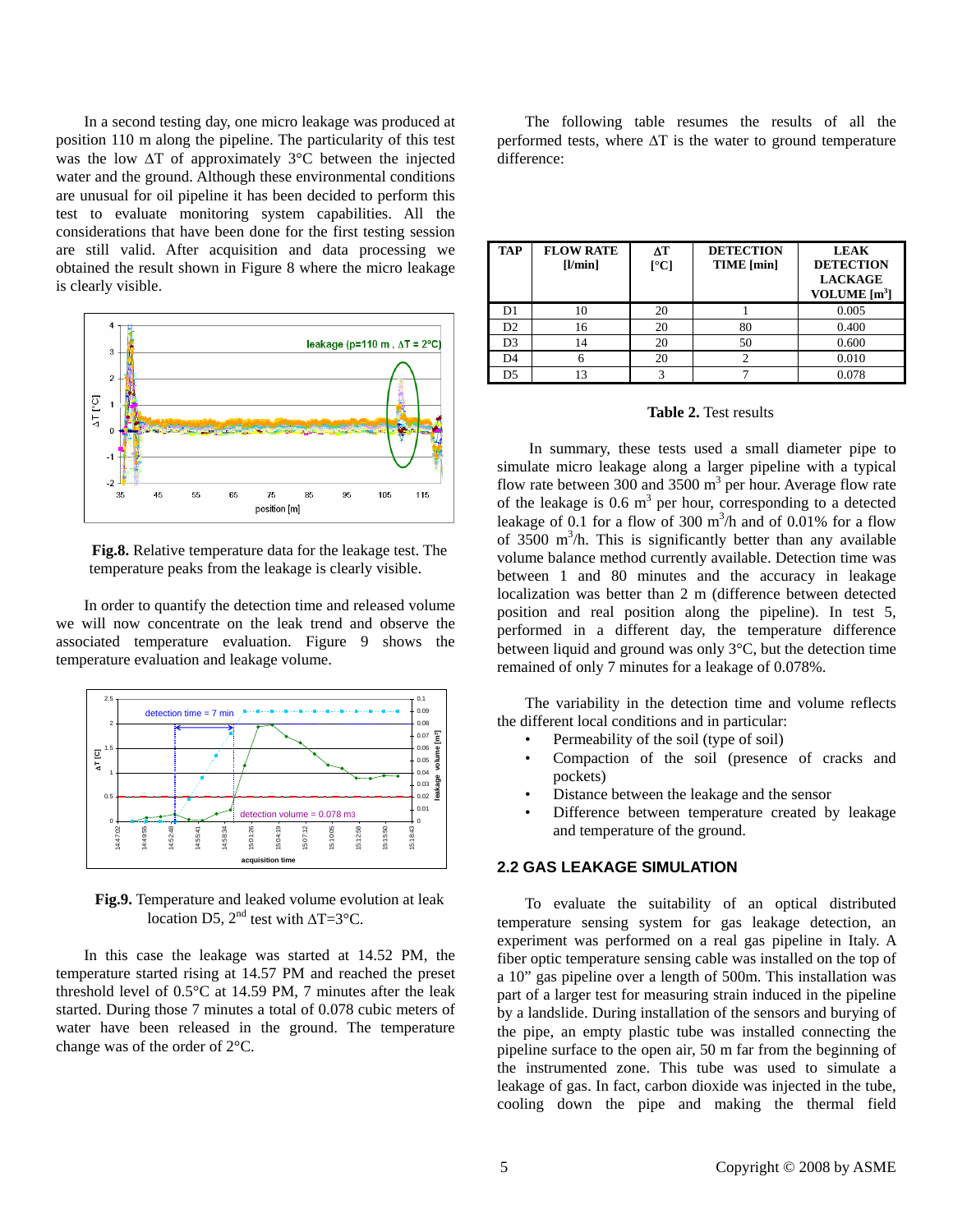surrounding the area between the pipe and the tube similar to the conditions expected in case of a leakage. This process is presented in Figure 10. A total of 4 carbon dioxide tanks were discharged through the dummy pipe.

A reference measurement was performed before the tube was cooled down. After the carbon dioxide was inserted, the temperature measurements were performed every 2 to 10 minutes and compared with the reference measurement. The results of the test are presented in Figure 11. The test was successful and the point of simulated leakage was clearly observed in diagrams (encircled area in Figure 11). The recorded temperature drop was of 3.5°C.



**Fig.10.** Gas leakage detection simulation test.



**Fig.11.** Temperature drop due to gas pressure release indicates the presence of a leakage.

## **2.3 OTHER APPLICATIONS**

Besides the presented qualification tests, the described monitoring systems have been applied in the following other pipeline applications:

• Brine pipeline of 55 km in Germany [4], leakage detection

• Crude oil pipeline in Germany, temperature profile during pigging operations

- Monitoring of a 500 m section of gas pipeline in Italy, evaluation of strain induced by landslide [1]
- Ammonia pipeline of 3 km in Italy, leakage detection
- Ammonia pipeline of 2 km in Italy, leakage detection

#### **CONCLUSION**

The use of a distributed fiber optic monitoring system allows a continuous monitoring and management of pipelines, increasing their safety and allowing the pipeline operator to take immediate decisions on the operations and maintenance of the pipe. The presented monitoring system and the qualification tests shown in this paper demonstrate how it is possible to detect and precisely localize micro leakages from oil and gas pipelines with unprecedented sensitivity.

Through the identification of temperature anomalies, it is possible to detect and localize small leakages, which cannot be detected by conventional volumetric techniques. Furthermore, the ability to pinpoint the exact location of the leak allows an immediate reaction at the event location, minimizing downtime and ecological consequences.

Recent developments in distributed fiber sensing technology allow the monitoring of 60 km of pipeline from a single instrument and of up to 300 km with the use of optical amplifiers. To achieve the above-mentioned goals and take full advantage of the described sensing technology, it is however fundamental to select and install appropriate sensing cables, adapted to the specific sensing need. While it is generally easier to install sensing cables during the pipeline construction phases, it is sometimes possible to retrofit existing pipelines. In some cases it is even possible to use existing fiber optic telecommunication lines installed along a pipeline for temperature monitoring and leakage detection.

#### **ACKNOWLEDGMENTS**

The authors would like to thank the following persons and organizations for their support in the realization of the presented tests: Lorenzo Carcione (Praoil, Italy), Lorenzo Danzini (Praoil, Italy), Marco Montanari (Electronic News, Italy), Piergiorgio Bariani (Electronic News, Italy), Giuseppe Milani ( SNAM Rete Gas, Italy), Maurizio Zecchin (ENI, Italy), Omnisens SA, Sensornet Ltd.

#### **REFERENCES**

[1] INAUDI, D., GLISIC, B. Long-Range Pipeline Monitoring By Distributed Fiber Optic Sensing, 6th International Pipeline Conference September 25 - 29, 2006, Calgary, Alberta, Canada'(2006)

[2] INAUDI, D., GLISIC, B. Fiber Optic Sensing for Innovative Oil & Gas Production and Transport Systems, 18th International Conference on Optical Fiber Sensors, October 23- 27, Cancun, Mexico'(2006)

[3] NIKLES, M. et al. Greatly extended distance pipeline monitoring using fiber optics, OMAE05 24th International Conference on Offshore Mechanics and Arctic Engineering 2005, Halkidiki, Greece, June 12-17'(2005).